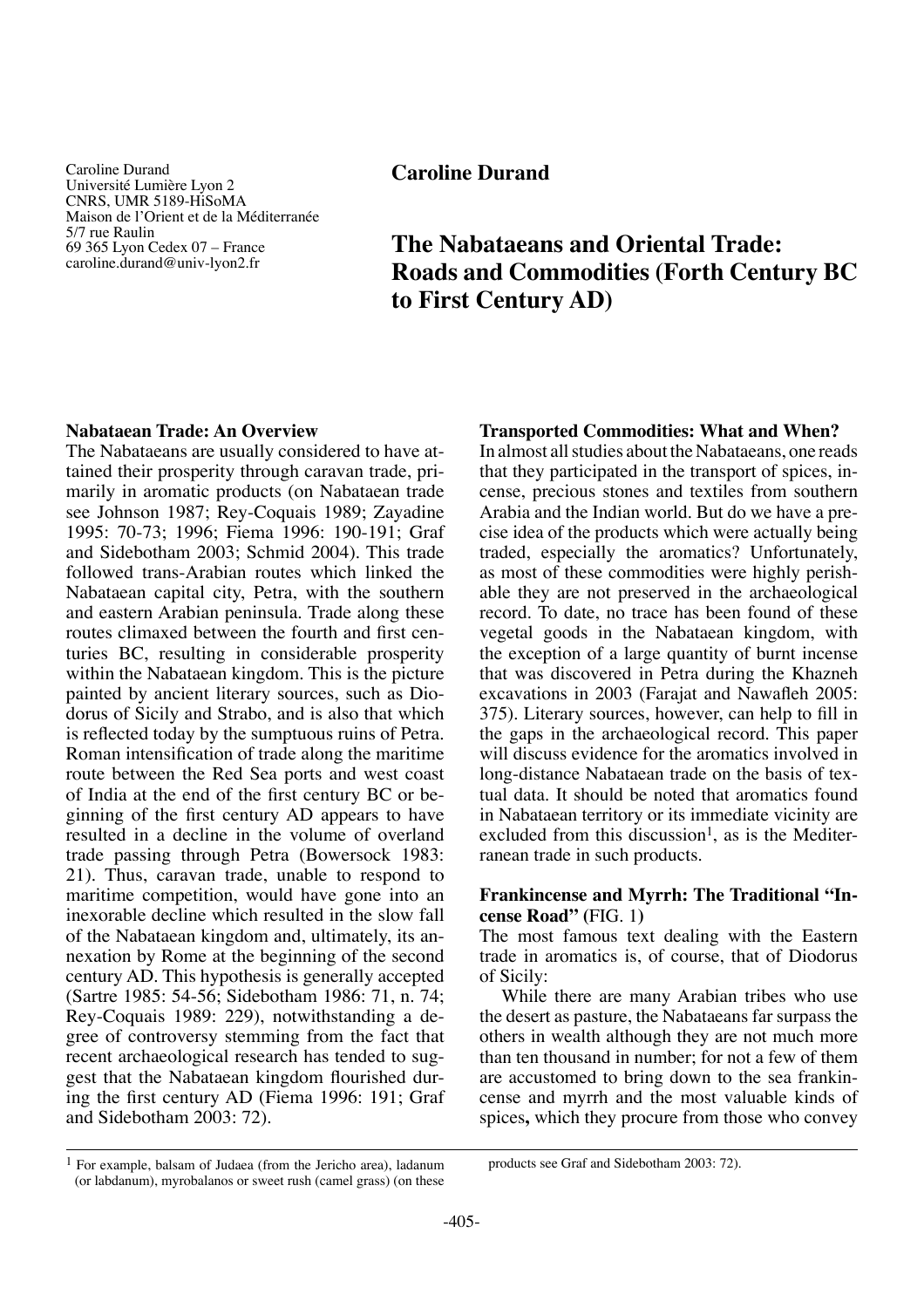

1. Major long-distance maritime and trans-Arabian trade routes in the first century AD (Durand / IFPO).

### them from what is called *Arabia Eudaemon*.

Diod., XIX.94.4-5 (Geer 1954)

Diodorus not only precisely defines the Nabataeans' role as caravaneers, but also explicitly mentions frankincense (*libanwtoς*) and myrrh (*smurna*). These two products are frequently linked with each other. Frankincense is a gum resin extracted from a tree, *Boswellia sacra*, which grows mainly in southern Arabia, especially in the regions of Hadramaout and Dhofar (Van Beek 1958, 1960; Miller 1969: 102-104; Groom 1977; Monod 1979; Groom 1981: 96-114). Myrrh, also a gum resin, is extracted from a tree named *Commiphora myrrha,* which is native to eastern Africa, although it is also found in southern Arabia (Miller 1969: 104). Diodorus mentions that Athenaeus' troops stole both frankincense and myrrh in Petra in 312BC (XIX.95.3). Other evidence for the trade in frankincense and myrrh comes from a Zenon papyrus dating to the mid-third century BC (*P. Cairo Zeno* 59009 F; Edgar 1971: 285; Durand 1997: 143-149). The text discusses delivery of these aromatics from the countries of the Mineans and the Gerrheans to a man from Moab named *Malichos*, probably a Nabataean (Graf 1990: 54). These documents demonstrate that frankincense and myrrh were conveyed along a north-south trade route that linked South Arabia — the "Eudaimon Arabia" of Diodorus with the Levant. This ancient route, which had been in use since at least the seventh century BC (Groom 1981: 22-37; Crone 1987: 13-17; for an earlier, eighth century BC date see Singer-Avitz 1999; Jasmin 2006: 144), is the one we traditionally refer to as the "incense road" (Groom 1981: 189-194; Potts 1988a; Zayadine 1995: 69-70; Maigret 1997; Schmid 2004: 418-419; Humbert 2007). However, these documents also contain information on other trade routes. For example, the Zenon papyrus describes a second road, which originated in the kingdom of Gerrha in eastern Arabia (the location of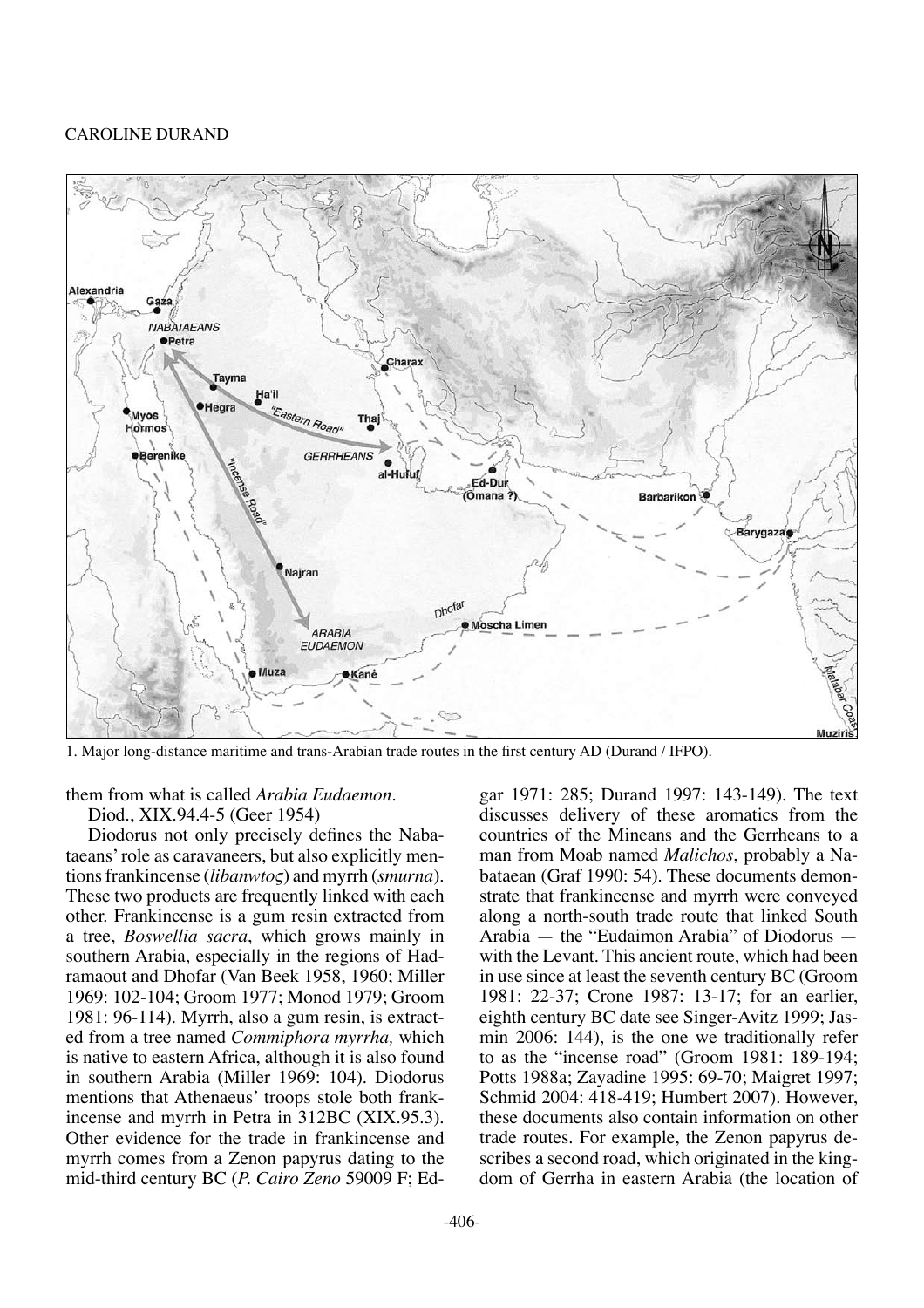ancient Gerrha is still a matter for discussion; see Groom 1982; Potts 1984; 1990: 85-97; Bukharin 2007). This is much more interesting, especially when we look at some less well-known texts that give us a glimpse of the other products that were being transported.

### **Costus and Bdellium: Evidence for an "Eastern" Nabataean Trade Route**

The first clue comes from a text by Strabo, probably written right at the beginning of the first century AD, which lists foreign commodities brought to Petra by the Nabataeans:

Some things are imported wholly from other countries, but others not altogether so, especially in the case of those that are native products, as, for example, gold and silver and most of the aromatics, whereas brass and iron, as also purple garb, styrax, saffron, costus roots, embossed works, paintings, and moulded works are not produced in their country.

Str., XVI.4.26/784 (Jones 1961)

The aromatics mentioned include styrax and saffron, both originating from Asia Minor, as well as costus — or costum — roots (*ÍÔÛÙ‹ÒÈ·*). Costus is a perennial herb, *Saussurea lappa*, which grows in the Kashmir and Pendjab mountains (Miller 1969: 84; Crone 1987: 73). Its roots were used in Antiquity for perfume and medicinal purposes; in Asia they are still used to this day.2 Strangely, the Greek word "*ÍÔÛÙ‹ÒÈ·"* is almost never translated in modern editions of Strabo.3 Yet, it is very clear that it represents the word "*costus"* with the suffix — *aria*, which usually means the origin of something.<sup>4</sup> Here it obviously refers to the roots of the plant, the only part with market value (Miller 1969: 84). We know from Pliny (XII.41) and, above all, from the *Periplus of the Erythraean Sea*  that costus was exported in the first century AD from the Indus delta area, especially from the port of Barbarikon, located close to modern Karachi in Pakistan (*Periplus* 39), and also from the Barygaza area (*Periplus* 48-49), that is to say modern Bharuch, in India.

A second text comes from dioscorides, who wrote around 60AD

One can also find [bdellium] in Petra, dry, look-

ing like a resin, a bit pale, of lower quality.

Dios., *M.M.* I.67 (translated from M. Garcia Valdés, ed.)

This excerpt mentions a gum resin called *bdellium* that one could find in the Nabataean capital, Petra. It was used both as a medicine (Dios., *M.M.* I.67) and as a perfume or incense (Pliny, XII.35). It is identified with a substance extracted from the spiny shrub *Commiphora mukul*, which grows in arid regions from Iran to western India and in eastern and central Africa (Miller 1969: 69-71; *contra* Crone 1987: 67). According to the literary sources (Pliny, XII.35; Dios.,  $M.M.$  I.67)<sup>5</sup>, it seems that north-west India and Bactriana were the main sources of this product in Antiquity (*Periplus* 37). According to the *Periplus*, bdellium — like costus — was exported from Barbarikon (*Periplus* 39) and Barygaza (*Periplus* 48-49).

### **The "Eastern Road" and its Role in the First Century AD (**FIG. 1**)**

Thus, literary sources state that at least two different aromatic products exported from north-west India were reaching the Nabataean kingdom during the first century AD. It seems clear that northwest India maintained close relationships with the Near East in general and Petra in particular, and that a trade route existed between them. What then was the itinerary of this "eastern road"? A maritime route apparently existed between north-west India and southern Arabia that probably linked up with the traditional "north-south" caravan route. Indeed, the *Periplus* mentions maritime routes between Barygaza and Kanê (*Periplus* 27), the main port through which frankincense was exported during the first century AD. However, the most direct route between north-west India and Petra was through the Persian Gulf. Archaeological evidence for a Nabataean presence in the eastern Arabian peninsula during the first century AD supports the concept of an overland route between the Persian Gulf and Petra. Several Nabataean coins of Aretas IV (9BC-40AD) have been found at ed-Dur (Haerinck 1998: 289-290) in the United Arab Emirates. Excavations conducted at this site during the 1990s demonstrated that it was primarily occupied during the first century AD. Scholars tentatively identified ed-Dur

<sup>&</sup>lt;sup>2</sup> Miller has described how there was a State monopoly on the costus harvest in 20th century Kashmir, (Miller 1969: 84).

<sup>&</sup>lt;sup>3</sup> See, for example, the English translation of H. L. Jones (ed.).

<sup>4</sup> This suffix is, on occasion, also employed as a diminutive.

<sup>5</sup> Both authors also refer to a source of bdellium in Arabia.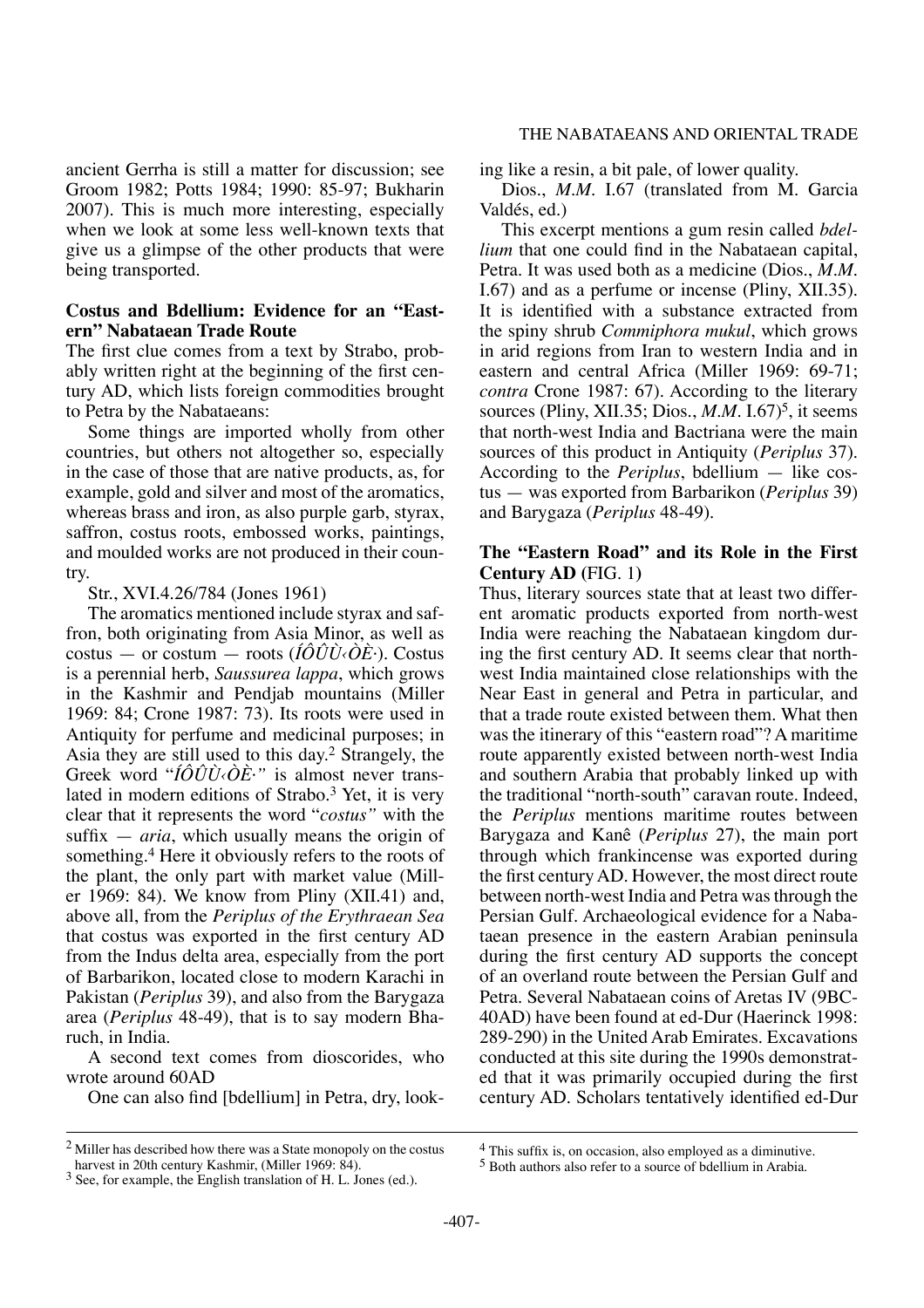as ancient Omana (for the location of Omana see Salles 1980: 102-104; Boucharlat and Salles 1981: 67-68; Potts 1988b: 155, 1990: 306-310; Salles 1992: 211 n. 36, 233; Groom 1995: 187-188; Healey 1996: 36; Haerinck 1998: 275-278; Jasim 2006: 236), an important port linked with Barygaza that was mentioned by the *Periplus* (*Periplus* 32) and Pliny (VI.32). Nabataean coins of Aretas IV and a few Nabataean painted pottery sherds of the first century AD have also been found at Thaj and Qatif, in Saudi Arabia (Potts 1991; Schmid 2004: 415- 416, n° 2). These sites are in the probable vicinity of the as yet undiscovered ancient city of Gerrha, mentioned in the Zenon papyrus.

### **The "Eastern Road": Already in Use During the third Century BC?**

Based on textual and archaeological evidence, it therefore appears that a trade route existed between Petra and north-west India, probably via Gerrha and Omana / ed-Dur, in the first century AD. The Zenon papyrus mentions that trade relations between Petra and Gerrha already existed in the third century BC. That these relations still existed in the mid-second century BC is confirmed by Strabo's account, which is based on information given to him by Agatharchides (Potts 1991: 142) and mentions that the Gerrhaeans and the Minaeans became richer than anyone else on the back of the trade in aromatics that were transported to the rock of the Nabataeans — Petra:

Near the island [of Phocae] is a promontory, which extends to the Rock of the Nabataean Arabians, as they are called, and to the Palaestine country, whither Minaeans and Gerrhaeans and all the neighbouring peoples convey their loads of aromatics.

Str., XVI.4.18-19 (Jones 1961)

It should be noted that there was already a long history of contact between the Indus valley and Persian Gulf. Indeed, there is documentary evidence for such contacts dating back to the late third millenium BC (Speece 1984; Ghosh 1989: 259; Salles 1993: 500; 1994; Haerinck 1998: 296; Carter 2001). Moreover, in the third century BC

costus and bdellium were already known and commonly used in the Mediterranean area, since both are mentioned by Theophrastus.6 Bdellium is also mentioned twice in the *Old Testament* (Genesis, 2.10-14; Numbers 11.7) and we find costus mentioned again on a third century BC Greek inscription from the Apollo sanctuary at Didymes, near Miletos (Dittenberger 1960: 214, 60; Miller 1969: 85).7 All these data point to the early existence of an eastern trade route between Arabia and northwest India. However, a further clue points at Nabataean involvement in this trade.

### **Nabataeans and Pepper**

This is another, quite famous extract taken from Diodorus of Sicily, which is based on the third century BC writings of Hieronymus of Cardia. This text says that Nabataea produced nothing other than wild honey and "pepper" (*peperi):*

(…); for among them there grow the pepper and plenty of the so-called wild honey from trees (…).

Diod., XIX.94.10 (Geer 1954)

However, no evidence for growth or cultivation of pepper in the Near East exists. Rather, pepper is native to the Indian subcontinent (Miller 1969: 80). There are two possible explanations for this discrepancy: either the mistake concerns the nature of the product, with Hieronymus confusing a local plant with Indian pepper<sup>8</sup>, or it really was Indian pepper, but Hieronymus was mistaken about the product's origin. There are actually two very different types of pepper, long pepper (*Piper longum*) and black pepper (*Piper nigrum*), both of which were probably known about by the third century BC (Miller 1969: 82).9 The first, long pepper, resembles a spike, 2 to 3cm. long, of closely packed seeds whilst the second, black pepper, is a small round black berry, recognisable today as our common "pepper." Black pepper is a climbing plant growing in the Travancore and Malabar forests along the south-western Indian coast, whereas long pepper grows mainly in the hottest regions of northern India, from Nepal to Bengal (Miller 1969: 80). According to the *Periplus*, in the first

<sup>6</sup> Bdellium probably corresponds to an aromatic substance, similar to myrrh, that was extracted from what Theophrastus, writing in the 3rd century BC, referred to as "indian *acantha*" (Theo., *I.P.* IX.I.2). Theophrastus also listed costus amongst the twenty plants used in perfume industry (Theo., *I.P.* IX.7.3).

<sup>7</sup> Costus is mentioned alongside other offerings made to Apollo by King Seleucos II, which included frankincense, myrrh, cassia and

cinnamon.

<sup>8</sup> Perhaps the seeds of *Nigella sativa*, sometimes referred to as "false pepper", or alternatively Petra hypericum (*Hypericum petraeum*), of which Pliny (XII.54.119) writes that it can be recognised on account of its "pepper taste", and that its fruits were sometimes mixed with those of the balsam tree in order to augment profits.

<sup>9</sup> Theo., *I.P.* IX.20.1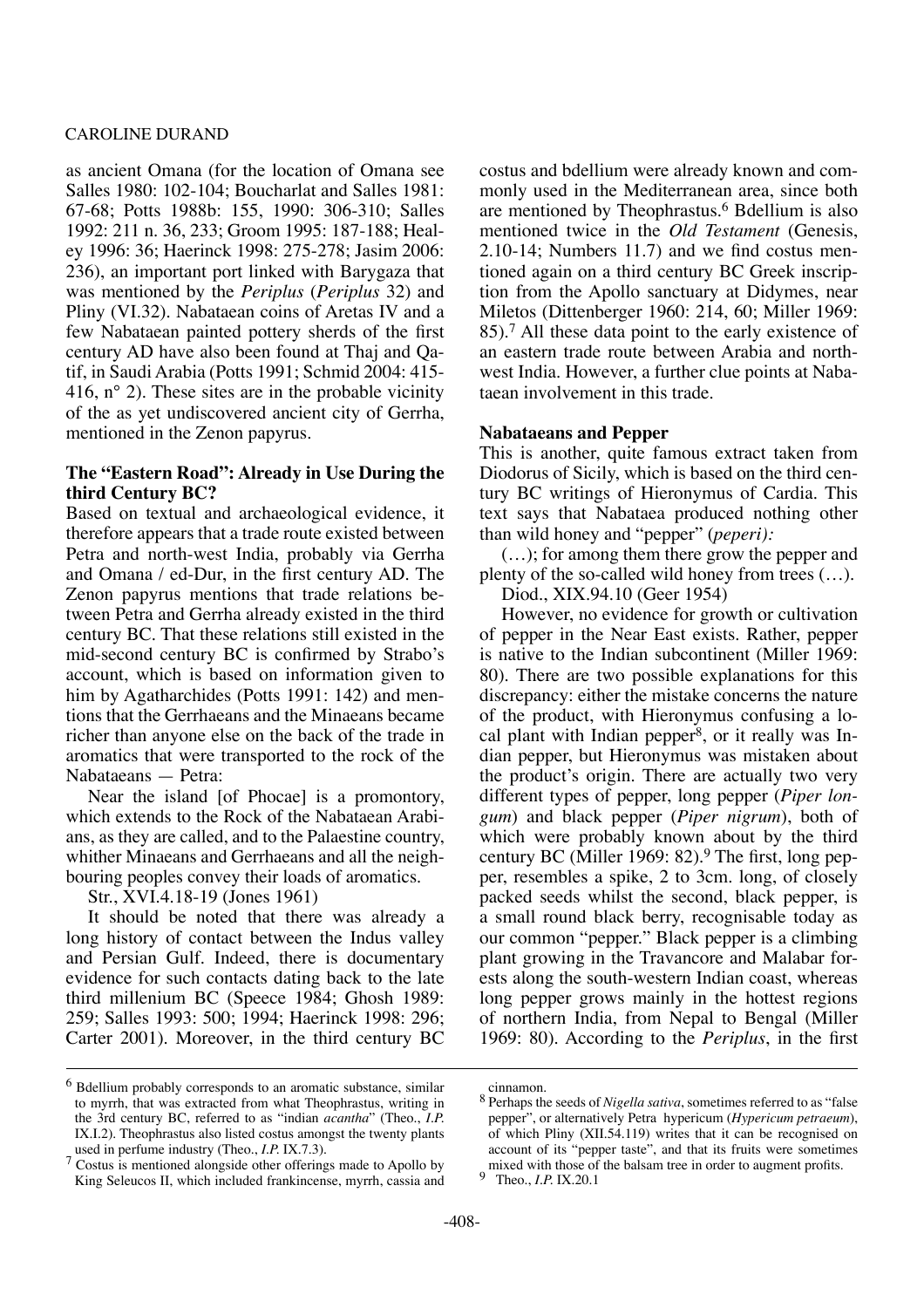century AD black pepper was exported from Muziris (*Periplus* 56), the main port of south-western India10, whilst long pepper was exported from the Barygaza area in a similar manner to costus and bdellium (*Periplus* 49). Moreover, we know that long pepper first reached the Mediterranean area in the fifth or fourth century BC, whereas black pepper only became popular in the Roman world after the direct maritime route opened between ports of the Red Sea and southern India in the first century AD (Miller 1969: 82-83). It is no coincidence that recent excavations at the Egyptian Red Sea ports of Myos Hormos and Berenike have uncovered large quantities of black pepper (for Berenike see Cappers 1998: 311-313; Sidebotham, Wendrich 2001-2002: 30; for Myos Hormos see Van der Veen 2004: 126-127), but no long pepper. Therefore, when considering the abovementioned trade links between north-west India and Nabataea we can, in all probability, assume that the reference by Diodorus / Hieronymus to "pepper" in Petra relates to long pepper exported from the Indus valley.

### **Conclusion**

Owing to a lack of direct archaeological evidence, literary sources have proved useful in shedding light on the aromatic commodities, which reached the Nabataean kingdom between the end of the fourth century BC and the first century AD. Even if the traditional north-south "incense road" remains the best-known route, and even if frankincense and myrrh remain the most oft-quoted products, we should not ignore the existence of the "eastern road" that would have served as a conduit for many other goods coming from Central Asia or northern India. Moreover, the long history of this route  $-$  spanning more than four centuries — should be taken into consideration when we attempt to reconstruct the trade networks of Antiquity, particularly when assessing the likely impact of the Roman maritime route on the Nabataean economy during the first century AD.

### **Bibliography**

- Boucharlat, R. and Salles, J.-F. 1981. The History and Archaeology of the Gulf from the Fifth Century B.C. to the Seventh Century A.D.: a Review of the Evidence. *PSAS* 11: 65-94.
- Bowersock, G. 1983. *Roman Arabia.* Cambridge (MA):

### The Nabataeans and Oriental Trade

Harvard University Press.

- Bukharin, M. D. 2007. Der zentralarabische Zweig der Weihrauchstrasse. *AAE* 18: 80-85.
- Cappers, R.T. J. 1998. Archaeobotanical Remains. Pp. 289-330 in S. E. Sidebotham and W. Z. Wendrich (eds.), *Berenike 1996. Report of the 1996 Excavations at Berenike (Egyptian Red Sea Coast) and the Survey of the Eastern Desert.* Leiden: Centre of Non-Western Studies.
- Carter, R. A. 2001. Saar and its External Relationships: New Evidence for Interaction between Bahrain and Gujarat during the Early Second Millenium BC. *AAE* 12: 183-201.
- Casson, L. 1989. *The Periplus Maris Erythraei. Text with introduction, translation and commentary.* Princeton: Princeton University Press.
- Crone, P. 1987. *Meccan Trade and the Rise of Islam.* Princeton: Princeton University Press.
- Dittenberger, W. 1960. *Orientis Graeci Inscriptiones Selectae: Supplementum Sylloges Inscriptionum Graecarum.* Hildesheim: G. Olms.
- Durand, X. 1997. *Des Grecs en Palestine au IIIème siècle av. J.-C. Le dossier syrien des archives de Zénon de Caunos (261-252).* Cahiers de la Revue Biblique 38. Paris: J. Gabalda.
- Edgar, C.C. 1971. *Zenon papyri. Volume IV.* Hildesheim, New York : G. Olms.
- Farajat, S. and Nawafleh, S. 2005. Report on the al-Khazna Courtyard Excavation at Petra (2003 Season). *ADAJ* 49: 373-393.
- Fiema, Z. T. 1996. Nabataean and Palmyrene Commerce - The Mechanisms of Intensification. *AAAS* 42: 189-195.
- Garcia Valdés, M. 1998. *Dioscorides, Plantas y remedios medicinales (De Materia Medica), Libros I-III.* Madrid: Editorial Gredos, Biblioteca Clàsica Gredos 253.
- Geer, R.M., 1954. *Diodorus of Sicily in Twelve Volumes. X, Books XIX, 66-110 and XX.* Loeb Classical Library 390. London, Cambridge (MA): Harvard University Press.
- Ghosh, A. 1989. *An Encyclopaedia of Indian Archaeology. Vol. 2: a Gazetteer of Explored and Excavated Sites in India.* Delhi: Munishiram Manoharlal Publishers Pvt Ltd.
- Graf, D. 1990. The Origin of the Nabataeans. *Aram* 2: 45-75.
- Graf, D. F. and Sidebotham, S. E. 2003. Nabataean Trade. Pp. 65-73 in G. Markoe (ed.), *Petra Rediscov-*

<sup>&</sup>lt;sup>10</sup> This port has been tentatively identified with Pattanam on the Malabar coast (Shajan *et al.* 2004).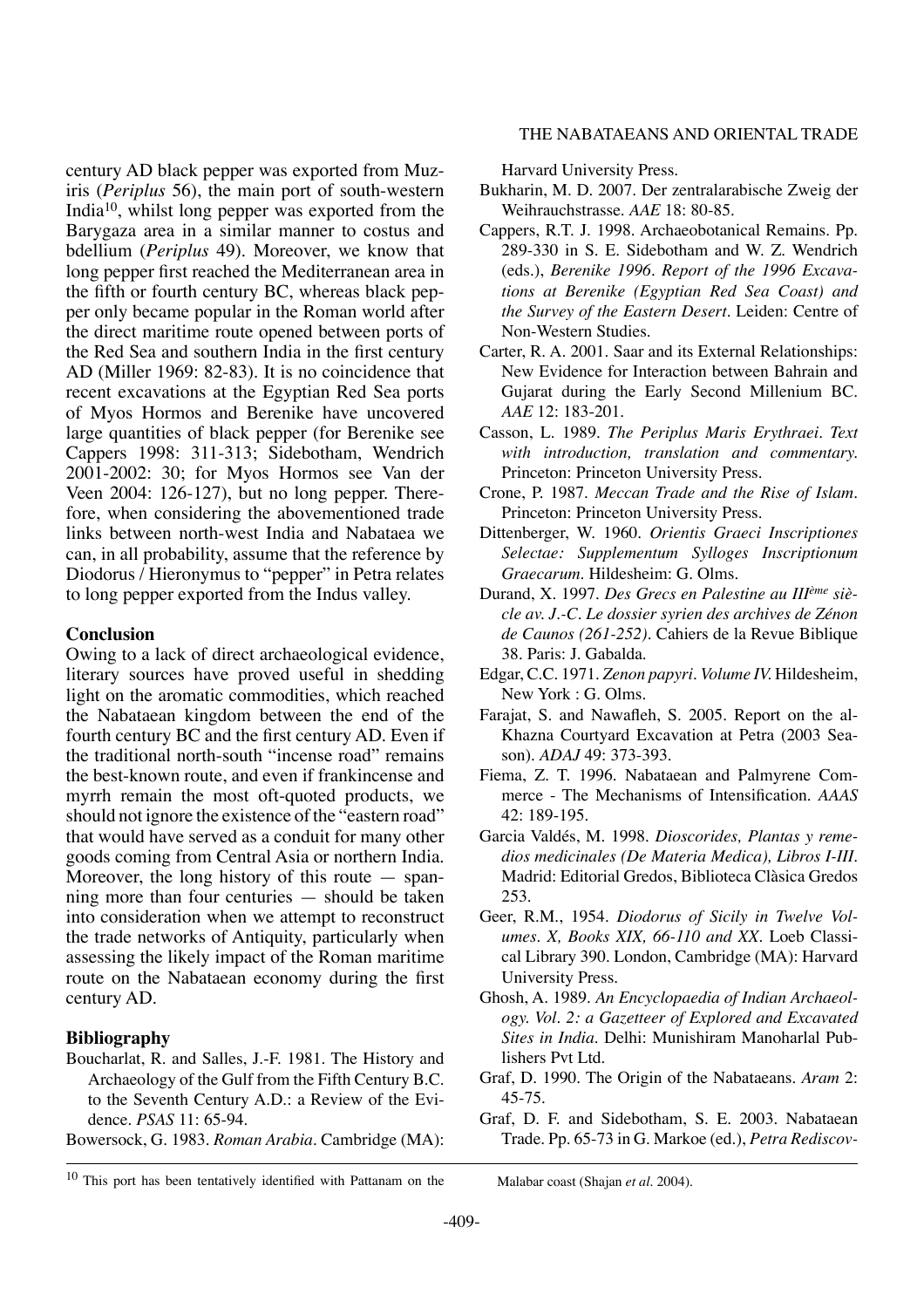*ered. Lost City of the Nabataeans.* London: Thames & Hudson, Cincinnati: Cincinnati Art Museum.

- Groom, N. 1977. The Frankincense Region. *PSAS* 7: 79-89.
- ––– 1981. *Frankincense and Myrrh. A Study of the Arabian Incense Trade.* London, New York : Longman, Beyrouth : Librairie du Liban.
- –––1982. Gerrha. A "Lost" Arabian City. *Atlal* 6: 97- 101.
- –––1995. The *Periplus*, Pliny and Arabia. *AAE* 6: 180- 195.
- Haerinck, E. 1998. International Contacts in the Southern Persian Gulf in the Late 1st Century B.C./1st Century A.D.: Numismatic Evidence from Ed-Dur (Emirate of Umm al-Qaiwain, U.A.E.). *Iranica Antiqua* 33: 273-302.
- Healey, J. F. 1996. Palmyra and the Arabian Gulf Trade. *Aram* 8-1**:** 33-37.
- Hort, A. 1961. *Theophrastus, Enquiry into Plants and Minor Works on Odours and Weather Signs, vol. II*. Loeb Classical Library 79. London, Cambridge (MA): Harvard University Press.
- Humbert, J.-B. 2007. La route ou les routes de l'encens? Pp. 100-103 in M.-A. Haldimann and J.-B. Humbert *et al.* (eds.), *Gaza à la croisée des civilisations.* Neuchâtel, Genève: Musée d'Art et d'Histoire.
- Jasim, S. B. 2006. Trade Centres and Commercial Routes in the Arabian Gulf: Post-Hellenistic Discoveries at Dibba, Sharjah, United Arab Emirates. *AAE* 17: 214-237.
- Jasmin, M. 2006. The Emergence and First Development of the Arabian Trade across the Wadi Arabah. Pp. 143-150 in P. Bienkowski and K. Galor (eds.), *Crossing the Rift. Resources, Routes, Settlement Patterns and Interaction in the Wadi Arabah.* Oxford: Oxbow Books.
- Johnson, D. 1987. *Nabataean Trade : Intensification and Culture Change.* Unpublished Ph.D. Dissertation, University of Utah.
- Jones, H. L. 1961. *The Geography of Strabo, Books XV-XVI.* Loeb Classical Library 241. London, Cambridge (MA): Harvard University Press.
- Maigret de, A. 1997. The Frankincense Road from Najr, n to Ma', n: a Hypothetical Itinerary. Pp. 315-331 in A. Avanzini (ed.), *Profumi d'Arabia: Atti del Convegno (Pise, 1995).* Roma: L'Erma di Bretschneider.
- Miller, J. I. 1969. *The Spice Trade of the Roman Empire: 29 BC to AD 641.* London: Sandpiper Books.
- Monod, T. 1979. Les arbres à encens (*Boswellia sacra Flückiger*, 1967) dans le Hadramaout (Yémen du

sud). *Bulletin du Muséum National d'Histoire Naturelle, section B* 3: 131-169.

- Potts, D. T. 1983. Thâj in the Light of Recent Research. *Atlal* 7: 86-101.
- ––– 1984. Thâj and the Location of Gerrha. *PSAS* 14: 87-91.
- ––– 1988a. Trans-Arabian Routes of the Pre-Islamic Period. Pp. 127-162 in J.-F. Salles (ed.), *L'Arabie et ses mers bordières I. Itinéraires et voisinages.* Lyon: Maison de l'Orient.
- 1988b. Arabia and the Kingdom of Characene. Pp. 136-167 in D. T. Potts (ed.), *Araby the Blest: Studies in Arabian Archaeology.* Carsten Niebuhr Institute of Ancient Near Eastern Studies 7. Copenhagen: Museum Tusculanum Press.
- ––– 1990. *The Arabian Gulf in Antiquity II. From Alexander the Great to the Coming of Islam.* Oxford : Clarendon Press.
- ––– 1991. Nabataean Finds from Thâj and Qatif. *AAE* 2: 138-144.
- Rey-Coquais, J.-P. 1989. L'Arabie dans les routes de commerce entre le monde méditerranéen et les côtes indiennes. Pp. 225-239 in T. Fahd (ed.), *L'Arabie préislamique et son environnement historique et culturel*. Actes du Colloque de Strasbourg 24-27 juin 1987. Leiden.
- Salles, J.-F. 1980. Monnaies d'Arabie orientale: éléments pour l'histoire des Émirats Arabes Unis à l'époque historique. *PSAS* 10: 97-109.
- ––– 1992. L'Arabie sans Alexandre. Review of D. T. Potts, *The Arabian Gulf in Antiquity*, vol. II. *Topoi* 2: 201-235.
- ––– 1993. The Periplus of the Erythraean Sea and the Arab-Persian Gulf. *Topoi* 3-2: 493-523.
- 1994. India and the Near-East: the Bridge of Arabia. *Journal of the Asiatic Society of Bangladesh* 39- 1: 41-58.
- Sartre, M. 1985. *Bostra. Des origines à l'Islam.* IFAPO, BAH CXIII. Paris: P. Geuthner.
- Schmid, S. G. 2004. The Distribution of Nabataean Pottery and the Organisation of Nabataean Long Distance Trade. *SHAJ* 8: 415-426.
- –––2007. La distribution de la céramique nabatéenne et l'organisation du commerce nabatéen de longue distance. *Topoi* suppl. 8: 61-91.
- Shajan, K. P., Tomber, R., Selvakumar, V. and Cherian, P. J. 2004. Locating the Ancient Port of Muziris: Fresh Findings from Pattanam. *JRA* 17: 313-320.
- Sidebotham, S. E. 1986. *Roman Economic Policy in the Erythra Thalassa, 30 BC-AD 217.* Leiden : E. J. Brill.